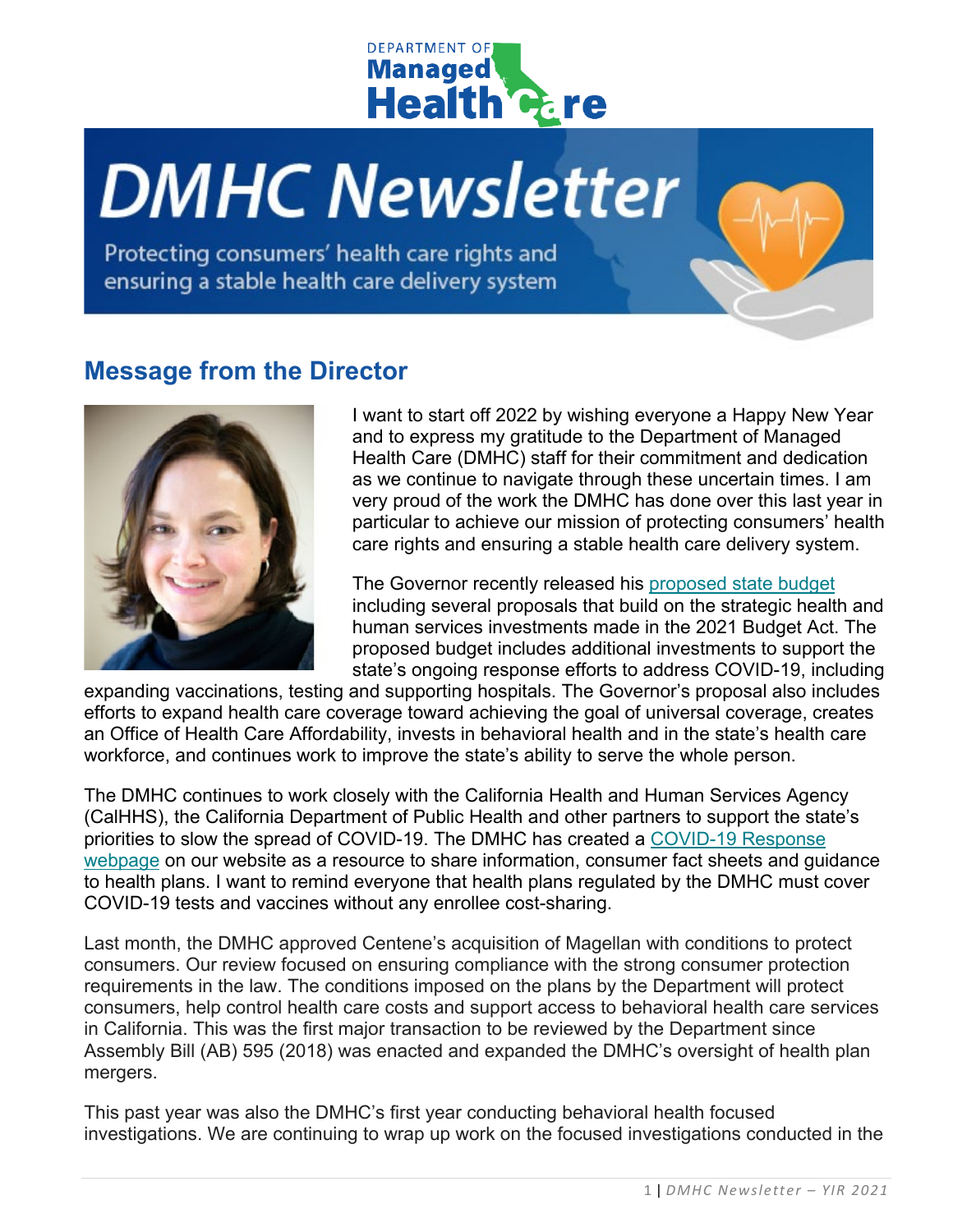first year, and will begin work on our second year which will include two of the largest health plans regulated by the DMHC, Kaiser Permanente and Anthem Blue Cross. These investigations will be critical to better understanding the systemic barriers consumers face with accessing behavioral health care.

The Department will be convening the first meeting of the Health Equity and Quality Committee in the first quarter of this year. I am really excited about this initiative and our continued focus within the DMHC and CalHHS on health equity.

The DMHC also implemented several new laws in 2021, and will be working on implementing many new laws this year. Many of the significant bills we will be working to implement are highlighted in this newsletter.

The DMHC Help Center continues to be a valuable resource to assist health care consumers. If you are having a problem with your health plan, such as getting access to care or are being denied treatment, I encourage you to contact the DMHC Help Center for assistance at 1-888- 466-2219 or [www.HealthHelp.ca.gov.](http://www.healthhelp.ca.gov/)

Thank you for your support and continued interest in the DMHC. I wish you all a very happy and healthy year ahead!

Sincerely,

#### *Mary Watanabe*

**Director** California Department of Managed Health Care

## **DMHC Approves Centene's Acquisition of Magellan with Conditions to Protect Consumers**

The DMHC [approved](https://dmhc.ca.gov/AbouttheDMHC/Newsroom/December30,2021.aspx) Centene Corporation's (Centene) acquisition of Magellan Health, Inc. (Magellan) with [conditions](https://dmhc.ca.gov/Portals/0/Docs/DO/Centene-MagellanUndertakings(Executed)Accessible.pdf) to ensure the merger does not adversely impact enrollees or the stability of California's health care delivery system.

Any sale or purchase of a DMHC-licensed health plan requires approval by the DMHC. Magellan is the parent entity for two DMHC-licensed plans, Human Affairs International of California (HAI-CA) and Magellan Health Services of California, Inc. – Employer Services (MHSC). HAI-CA and MHSC are specialized health care service plans, licensed by the DMHC to arrange for the provision of behavioral health care services throughout California.

The DMHC conducted a comprehensive review of the merger including obtaining an independent impact analysis that evaluated the impact of the merger on subscribers and enrollees and the stability of the health care delivery system. As part of its review, the Department considered the findings and recommendations in the independent impact analysis. The Department also conducted a public meeting on the proposed merger, to solicit input from the public.

HAI-CA and MHSC filed notices with the DMHC outlining the proposed acquisition and change of control on January 12, 2021. The Department [determined](https://dmhc.ca.gov/Portals/0/Docs/DO/HAI-CA-And-MHSC-Filing-Nos.-20210178-20210179-TransactionStatementAndMajorTransactionDetermination.pdf) the transaction met the requirements of a major transaction in the law on March 12, 2021, requiring the Department to hold a public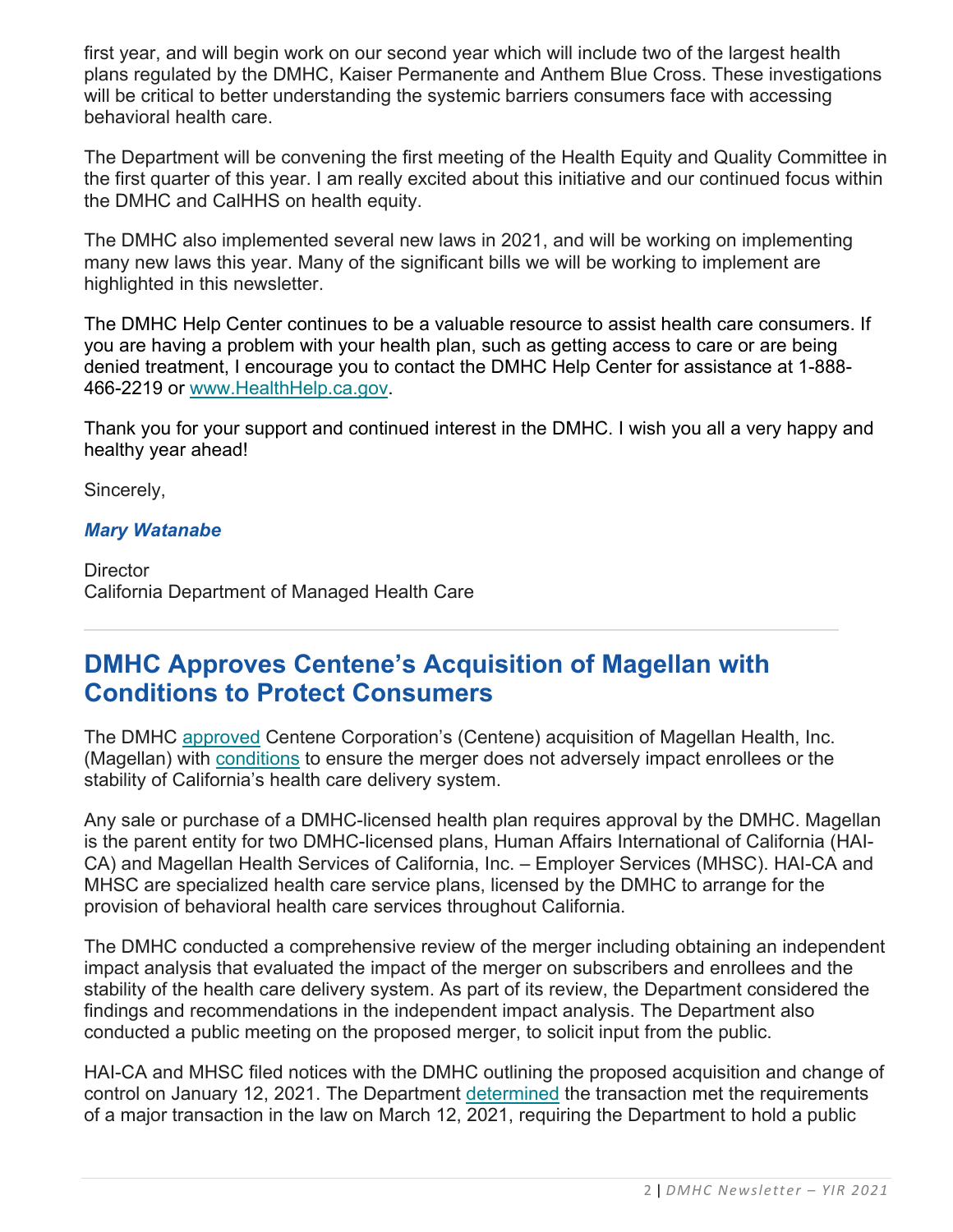meeting and obtain an independent impact analysis on the merger. The DMHC held a public meeting on October 27, 2021.

## **DMHC Report Shows Prescription Drug Costs Increased \$1.5 Billion Over Four Years**

The DMHC released the [Prescription Drug Cost Transparency Report for Measurement Year](https://dmhc.ca.gov/Portals/0/Docs/DO/SB17-2020ReportAccessible.pdf)  [2020](https://dmhc.ca.gov/Portals/0/Docs/DO/SB17-2020ReportAccessible.pdf) on December 27, 2021. The report looks at the impact of the cost of prescription drugs on health plan premiums and compares this data over four reporting years: 2017, 2018, 2019 and 2020. Among other findings, the report reveals that health plan spending on prescription drugs increased by \$1.5 billion since 2017, including an increase of \$500 million in 2020.

The DMHC considered the total volume of prescription drugs covered by health plans and the total cost paid by health plans for those drugs. Additionally, the Department analyzed how the 25 most frequently prescribed drugs, the 25 most costly drugs, and the 25 drugs with the highest year-over-year increase in total annual spending impacted health plan premiums.

## **Health Equity and Quality Committee**

The DMHC has been working to establish a Health Equity and Quality Committee to help eliminate health care disparities for Californians. The Committee will make recommendations to the DMHC Director for standard health equity and quality measures, including annual benchmark standards for assessing equity and quality in health care delivery. The DMHC plans to convene the Committee by March 1, 2022, and the Committee will provide initial recommendations to the Director by September 30, 2022.

The DMHC issued a solicitation for members to serve on the Health Equity and Quality Committee, and the Department will announce the membership by the first meeting. The Department's goal is to create a Committee that reflects California's diverse population by recruiting people who represent and have knowledge of diverse communities, including the racial, cultural, ethnic, sexual orientation, gender, economic, linguistic, age, disability, and geographical diversity of California. The Committee will also include representatives from other state agencies that are engaged in the work of setting quality and goals or standards for health care entities.

## **Behavioral Health Focused Investigations**

The DMHC received approval in the 2020-21 state budget to conduct focused investigations of all full service commercial health plans regulated by the Department to further evaluate health plan compliance with parity and assess whether enrollees have consistent access to medically necessary behavioral health care services.

A goal of the investigations is to identify and understand the challenges and barriers enrollees may still face in obtaining behavioral health care services, and to identify systemic changes that can be made to improve the delivery of care.

The DMHC anticipates an average of five investigations will be conducted per year and all full service commercial health plans will be investigated over approximately five years. The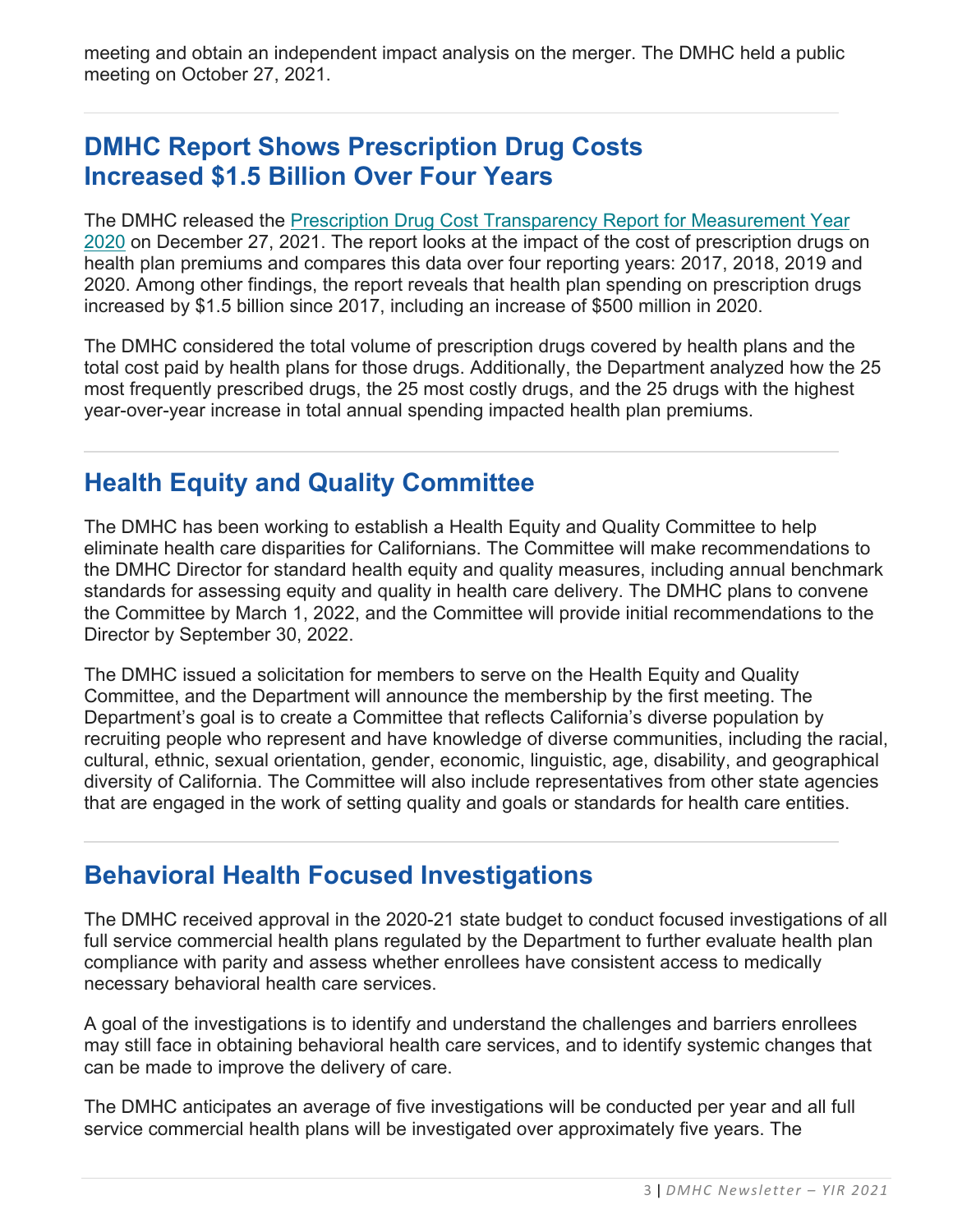Department recently posted the health plans that will be investigated in the second year to the DMHC [website.](https://www.dmhc.ca.gov/Portals/0/Docs/OPM/Health%20Plan%20Changes_2021-08-26.pdf?ver=2021-08-26-114646-293)

More information on the Department's efforts around health plan compliance with federal and state behavioral health care requirements is available under [Behavioral Health Plan Compliance.](https://www.dmhc.ca.gov/LicensingReporting/HealthPlanComplianceMedicalSurvey/BehavioralHealthCareCompliance.aspx)

## **DMHC COVID-19 Actions**

The DMHC is taking action to protect consumers' health care rights and ensure a stable health care delivery system during the COVID-19 state of emergency.



The DMHC's [COVID-19 resource web page](http://www.dmhc.ca.gov/COVID-19.aspx) includes more information about the Department's actions, including the following consumer fact sheets on coverage options, testing and vaccines.



## **State Resources and Information on COVID-19**

Departments throughout the state are working with the Administration to respond to COVID-19 and ensure Californians have the resources they need to stay safe and healthy. As the pandemic evolves, we understand information can change quickly. It is important that you are getting the most up-to-date information from reliable sources. You can find additional state resources below to stay informed on the latest information and guidance regarding COVID-19.

- [COVID19.ca.gov](https://covid19.ca.gov/)
- [CDPH COVID-19 Updates](https://www.cdph.ca.gov/Programs/CID/DCDC/Pages/Immunization/ncov2019.aspx)
- [DHCS COVID-19 Response](https://www.dhcs.ca.gov/Pages/DHCS-COVID%E2%80%9119-Response.aspx)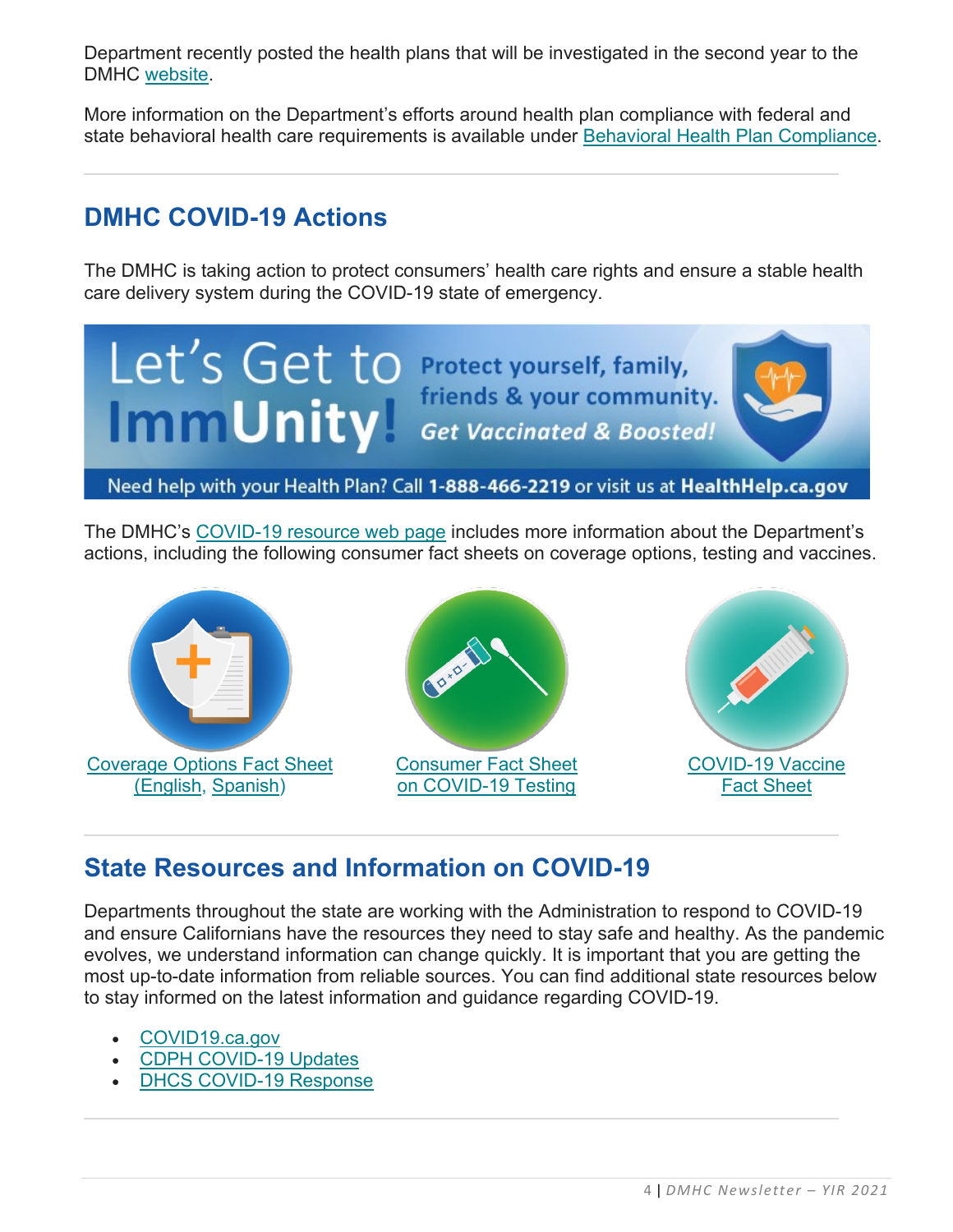## **New Year, New Laws**

The Governor signed several bills that directly impact the DMHC. The DMHC will be working to implement these bills in 2022. Below is an overview of some of these bills.

#### **Health Equity and Quality Committee**

AB 133 (Committee on Budget, 2021) requires the DMHC to establish and convene a Health Equity and Quality Committee by March 1, 2022, to make recommendations for standard measures and benchmarks for assessing health equity and quality. The Committee will make recommendations by September 30, 2022, and the DMHC will establish standards for health plans to comply with starting in 2023. The DMHC will also produce a Health Equity and Quality Compliance annual report beginning in 2025.

#### **Colorectal Cancer Coverage**

AB 342 (Gipson, 2021) requires health plans to cover, at zero cost-sharing, a colorectal cancer (CRC) screening examination or laboratory test assigned either a grade of A or B by the United States Preventive Services Task Force (USPSTF). This also includes a colonoscopy required after a positive result on a test or procedure that is a CRC screening or laboratory test assigned either a grade of A or B by the USPSTF. This bill took effect on January 1, 2022.

#### **Step Therapy Exceptions**

AB 347 (Arambula, 2021) requires health plans to expedite a request for step therapy exception if the prescribing provider determines the exception is needed to treat the enrollee's medical needs. Health plans may use step therapy in prescribing medications to enrollees to encourage the use of less expensive yet effective prescriptions before more costly prescriptions are approved. Enrollees may appeal to the health plan through existing grievance procedures. This bill took effect on January 1, 2022.

#### **Telehealth Coverage**

AB 457 (Santiago, 2021) requires health plans to provide notices to enrollees when offering telehealth services through third-party corporate telehealth providers. The bill would also ensure enrollee medical record continuity by requiring health plans that use third-party telehealth providers to send the patient records to enrollees' primary care providers. This bill took effect on January 1, 2022.

#### **Medical Confidentiality**

AB 1184 (Chiu, 2021) protects the privacy rights of people receiving sensitive health care services, including reproductive health care and gender-affirming care, by ensuring patient information is kept confidential if they are not the primary policyholder for their health insurance. This bill took effect on January 1, 2022.

#### **Timely Access to Care**

SB 221 (Wiener, 2021) adds existing timely access to care standards into law, in addition to a new timely access standard of 10 business days for nonurgent follow-up appointments with a nonphysician mental health care or substance use disorder provider. Some provisions of this bill took effect on January 1, 2022.

#### **STD Home Test Kits**

SB 306 (Pan, 2021) requires health plans to cover sexually transmitted disease (STD) home test kits. This bill took effect on January 1, 2022.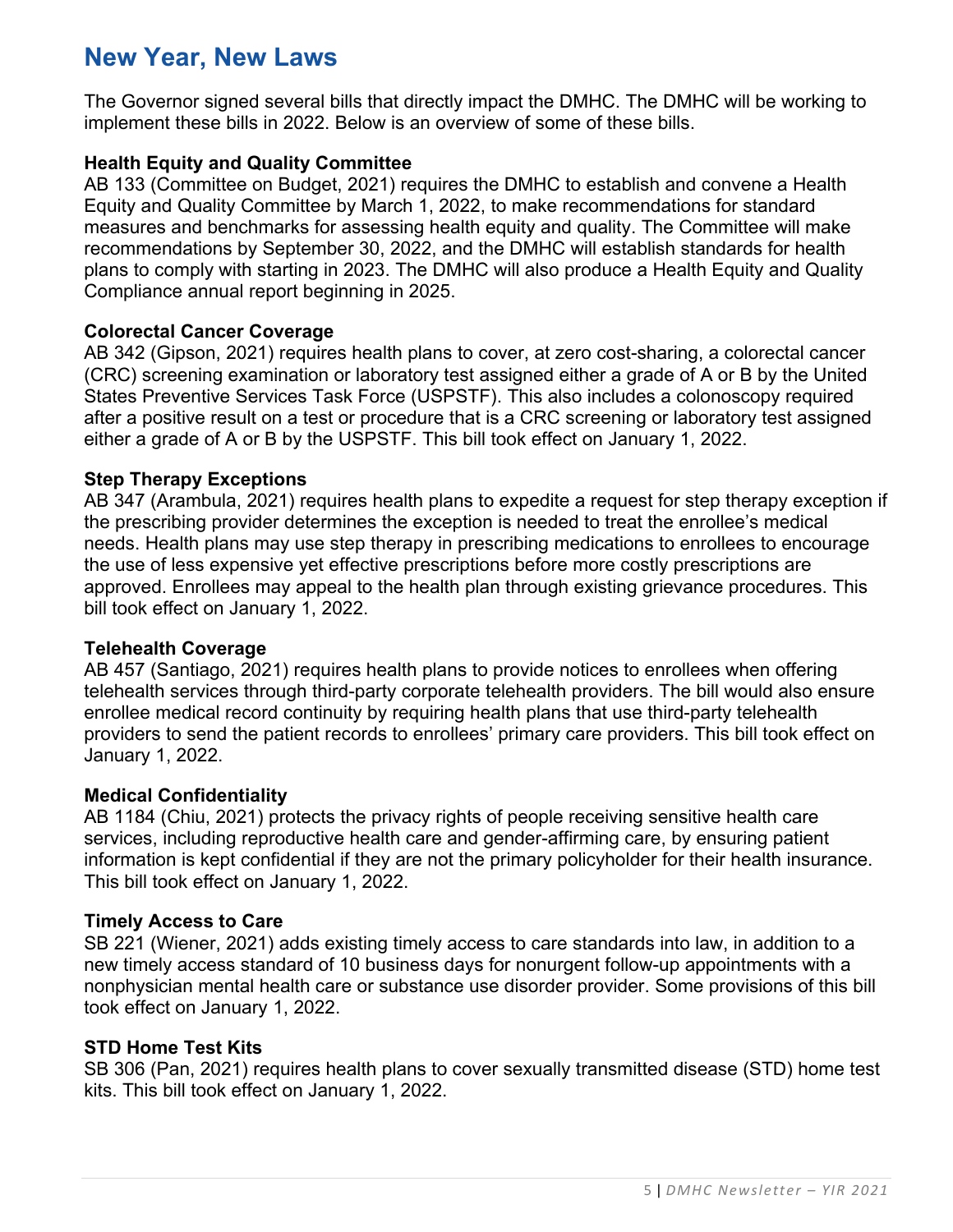#### **Deductibles and Out-of-Pocket Expenses**

SB 368 (Limón, 2021) requires health plans to inform enrollees of their accrual balance toward their annual deductible or out-of-pocket maximum for every month in which benefits are used, and until the accrual balance equals the full deductible or out-of-pocket maximum amount. This bill takes effect on July 1, 2022.

#### **Adverse Childhood Experiences Screening**

SB 428 (Hurtado, 2021) requires health plans to provide coverage for Adverse Childhood Experiences (ACEs) screenings. This bill took effect on January 1, 2022.

#### **COVID-19 Cost Sharing**

SB 510 (Pan, 2021) requires health plans to cover the costs associated with diagnostic and screening testing for and immunization against COVID-19 without cost-sharing, prior authorization, or utilization management regardless of whether the services are provided by an in-network or out-of-network provider. This bill took effect on January 1, 2022.

#### **Biomarker Testing**

SB 535 (Limón, 2021) prohibits health plans from requiring prior authorization for nonexperimental biomarker testing for an enrollee with either advanced or metastatic stage 3 or 4 cancer or if there is progression or recurrence of advanced stage 3 or 4 cancer. The bill permits a plan to require prior authorization for biomarker-testing that is not Food and Drug Administration (FDA) approved for such cancers. This bill takes effect on July 1, 2022.

## **Regulation Update**

#### **Transfer of Enrollees Pursuant to a Public Health Order**

The purpose of this emergency regulation is to ensure the appropriate transfer of patients between health care facilities to address the surge of COVID-19 cases. Under this regulation, for patient transfers due to a covered public health order, the health plan cannot require prior authorization or otherwise delay or prevent the transfer; the plan must cover the medically necessary costs of moving the enrollee between the facilities; the plan must reimburse the facilities and other requirements, as specified; and enrollee costs must be limited to in-network costs. This emergency regulation was effective January 15, 2021 through November 13, 2021. The DMHC has initiated the process to make this regulation permanent.

#### **Timely Access to Non-Emergency Health Care Services**

The purpose of this regulation is to clarify and make specific the standardized methodology for how health plans report timely access to care requirements and annual network requirements to the DMHC. This regulation will help the DMHC ensure health plans are meeting timely access to care requirements and allow for meaningful comparisons of timely access to care information across health plans. The final regulation package was approved by the Office of Administrative Law (OAL) on January 12, 2022, and the regulation will take effect on April 1, 2022.

#### **Summary of Dental Benefits and Coverage Disclosure Matrix**

The purpose of this regulation is to implement requirements for a uniform benefits and coverage disclosure matrix that must be used by health care service plans that issue, sell, renew, or offer a contract that covers dental services in California. This regulation will help ensure that consumers may more easily compare a summary of dental benefits offered by various health care service plans. The Department's current emergency regulation is in effect and the DMHC has initiated the process of making a uniform benefits and coverage disclosure matrix regulation permanent.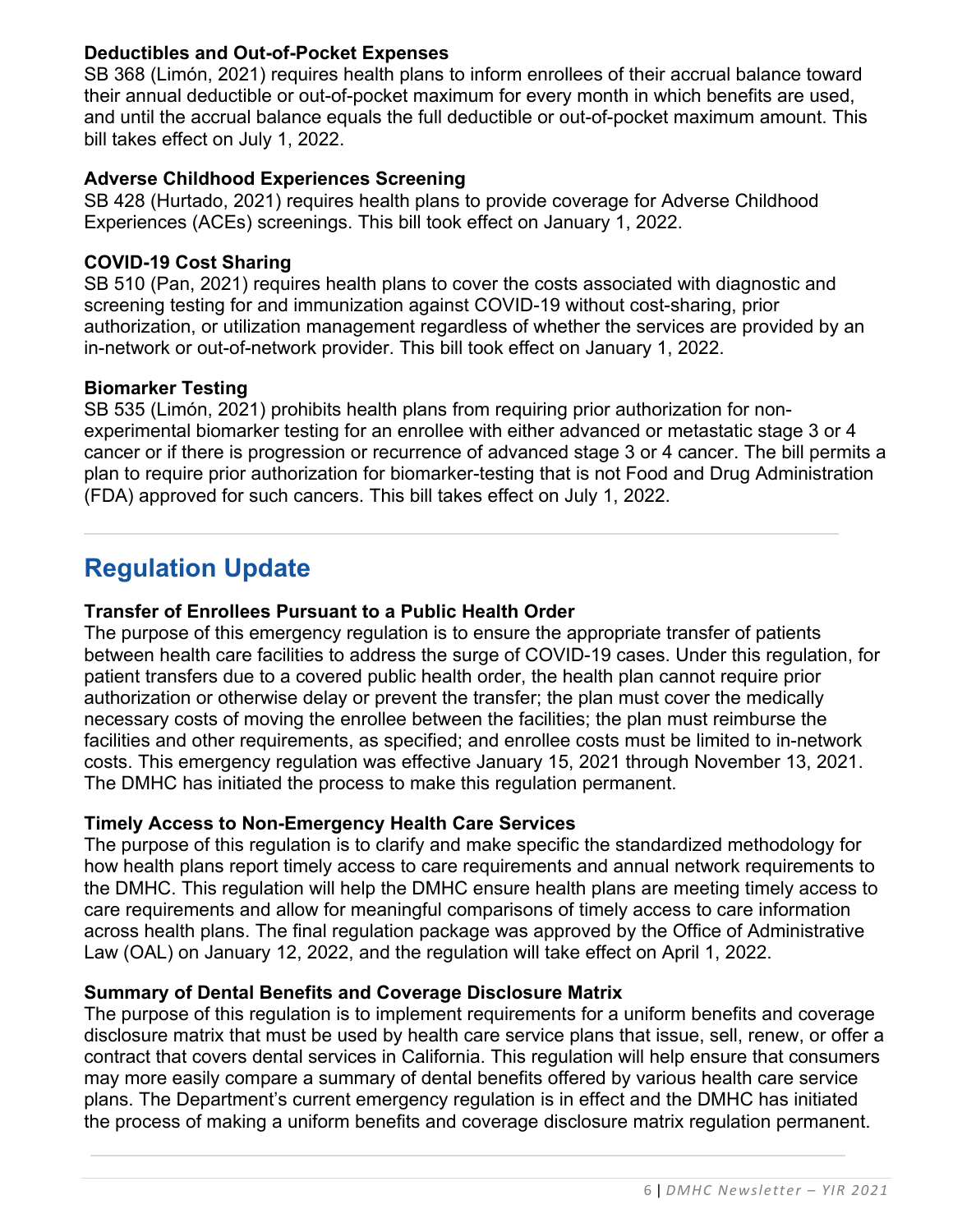## **DMHC Help Center**

The DMHC Help Center educates consumers about their health care rights, resolves consumer complaints, helps consumers navigate and understand their coverage and ensures access to appropriate health care services.

The first step is to file a grievance with your health plan if you are experiencing an issue with your health plan or having difficulty accessing care. Contact the DMHC Help Center for assistance if you are not satisfied with your health plan's resolution of the grievance or have been in the grievance process for 30 days. The DMHC Help Center can be reached at 1-888-466-2219 or [www.HealthHelp.ca.gov](http://www.healthhelp.ca.gov/). If you have an urgent health issue, please contact the DMHC Help Center immediately.

If a health plan denies, changes or delays a request for medical services, denies payment for emergency treatment or refuses to cover experimental or investigational treatment, a health plan enrollee can apply for an Independent Medical Review (IMR) through the DMHC Help Center. Independent doctors will review the case, and the health plan must follow the IMR determination. Approximately 68% of consumers who file an IMR with the DMHC receive their requested service or treatment from their health plan. For more information, please visit [www.HealthHelp.ca.gov.](http://www.healthhelp.ca.gov/)

## **DMHC Career Opportunities**

The DMHC is always seeking smart, talented and enthusiastic people to join our team. More information about careers with the DMHC is located on the [CalCareers website.](https://jobs.ca.gov/CalHRPublic/Search/JobSearchResults.aspx#depid=261)

## **DMHC Web Banners**

The DMHC created the following web banners to help raise consumer awareness and utilization of the DMHC Help Center.

If your organization is interested in hosting the DMHC web banners on your website, please email [stakeholder@dmhc.ca.gov.](mailto:stakeholder@dmhc.ca.gov) The web banners are available in additional languages including Spanish.